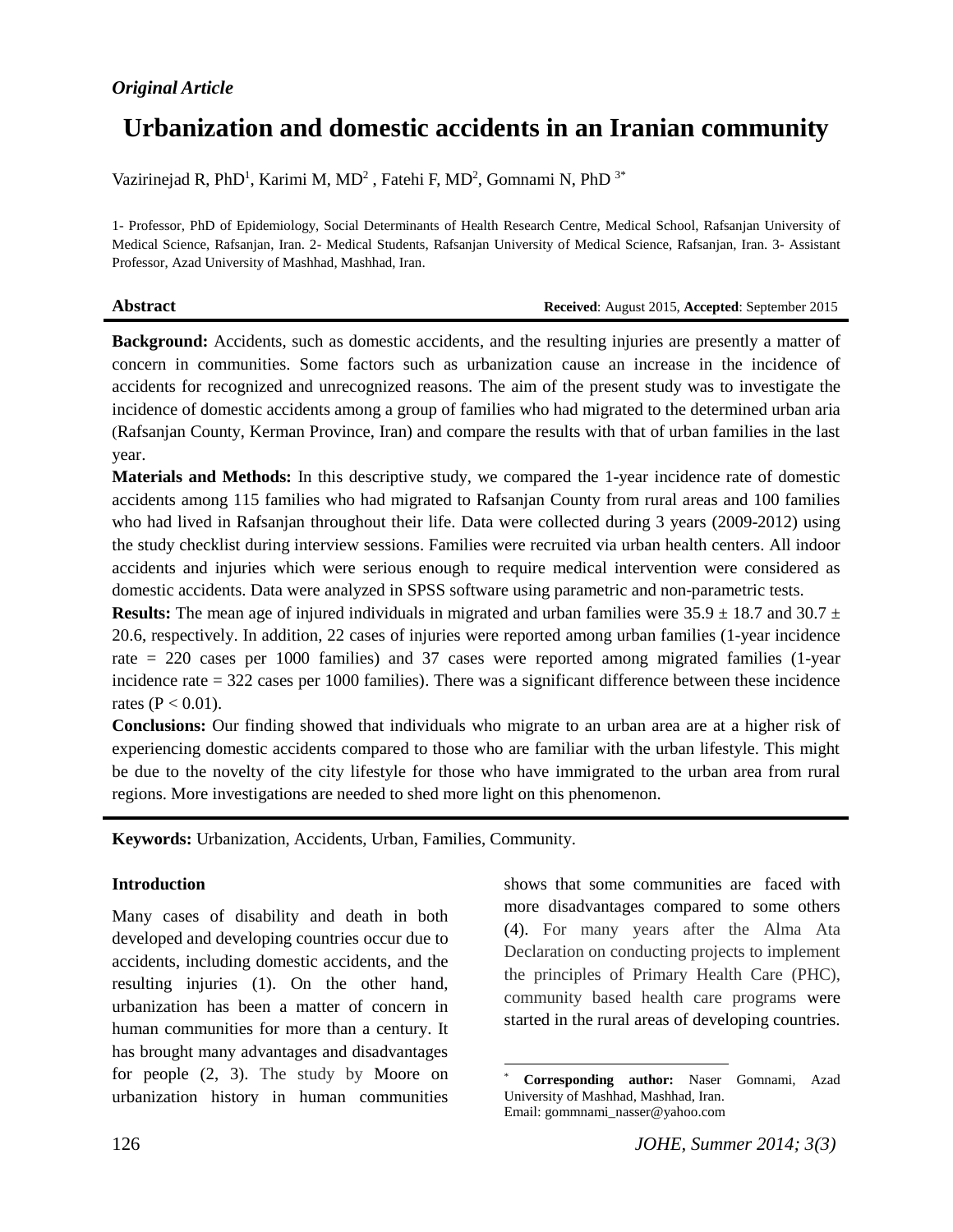However, urban health was not seen as a special health problem (4). Nevertheless, factors such as employment opportunities generated major population movements to urban centers in developing countries. This sudden concentration of large populations in small geographical areas has resulted in the urban health problems of the developing world (4). New lifestyles among people after their immigration to urban areas could cause damages to them. Because living in the countryside is very different from that in cities. Therefore, these people must adapt to the new life in cities. This might also be experienced by people who are faced with industrialization in their communities (5). Due to the resulting problems, low-income countries are struggling to control urbanization growth and stop the development of unplanned communities (5).

Gong et al. reported that growing disease burden in urban areas due to nutrition and lifestyle choices is a major public health challenge for immigrants, as are troubling disparities in health care access, vaccination coverage, and accidents and injuries in China's rural-to-urban migrant population (6).

If the process of adaptation to the new lifestyle takes a long time, there will be a higher chance of individuals facing the risks of the new circumferences. For instance, when cars come into a new community for the first time, people are faced with the risk of traffic damages if they do not know how to use them in a safe way (7).

Domestic accidents are a worldwide public health problem and are related to many factors such as lifestyle (8). Factors related to domestic accidents vary from carelessness and overconfidence to environmental factors (9).

Cultural and social factors are classified as environmental factors (10) and urbanization could be significantly related to these factors.

In this study, we attempted to measure the effect of new lifestyle (urbanization) on the risk level of domestic accidents among Iranian families who had come to the city in the last year. The

results were compared to families who had lived in the city throughout their life.

## **Materials and Methods**

The checklist of this descriptive study was completed for two groups of Iranian families who were living in Rafsanjan County, Kerman Province, Iran.

The first group consisted of 100 families who had lived in the urban area throughout their life (urban families). The second group consisted of 115 families who had lived in the urban area for less than 3 years (migrated families) and had emigrated from the countryside to the city. Families were recruited to participate in the study by urban health centers. Written consents were obtained from all families (mostly mothers) who accepted to participate in the study. The Ethics Committee of the Rafsanjan University of Medical Science approved the objectives of the study. Families were selected from the two lists taken from 5 health centers. The first list contained a complete list of families who were registered for many years as they had always lived in the urban area (urban families). The second list contained a list of families who had experienced immigration to the urban area from a rural area (migrated families). Families invited to the study were randomly selected from these two lists.

In our study, domestic accident was defined as an accident (unintentional injuries) which took place at home (inside and/or outside of the building). Any accident which took place outside of the home (such as traffic accidents or accidents in work places or public places) was excluded from our study.

There were 15 items on the checklist in 2 sections, demographic items and special items about the history of domestic accidents. The checklist was completed by a trained expert who interviewed parents (mothers and fathers). Parents were interviewed in their homes or in the health centers. Medical records in the health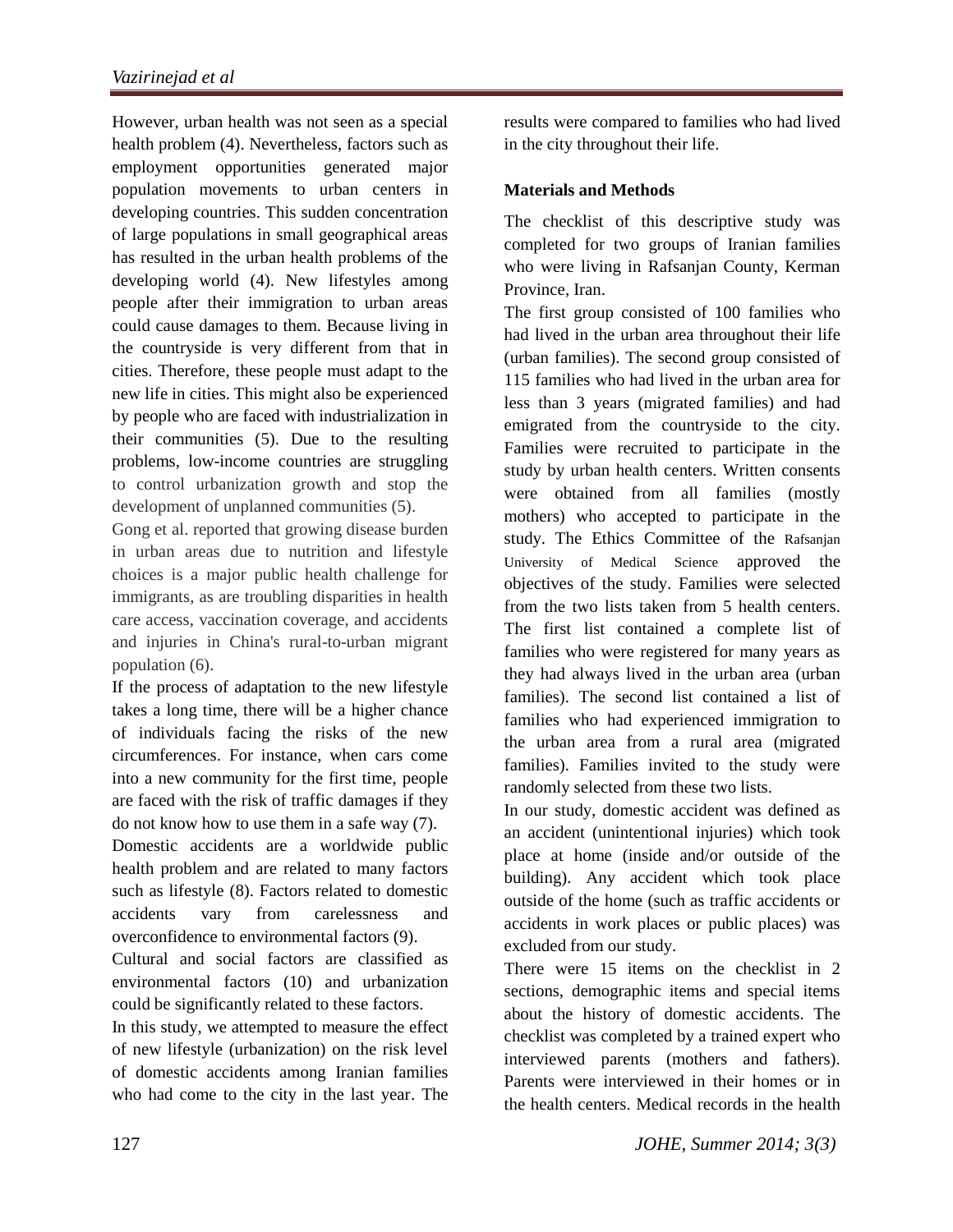centers were also used for some injured people. Information about age, gender, families' occupation, families' social class, time of accident (season), the place of accident at home, cause of accident, type of resulting injuries, and long-term outcomes of accidents were collected. Data were analyzed using SPSS software (version 16, SPSS Inc., Chicago, IL, USA) and both parametric (t-test and ANOVA) and nonparametric (chi-square) tests were used to compare groups.

### **Results**

In the present study, 215 Iranian families participated. They were divided into 2 different groups of urban families and migrated families.

We found that overall 59 cases of domestic accidents took place during the last year among the respondents, giving a total of 274 cases per 1000 families. Of these, 22 cases were reported from urban families (1-year incidence rate of domestic accident = 220 cases per 1000 families) and 37 cases were reported among migrated families (1-year incidence rate of domestic accidents = 322 cases per 1000 families). There was a significant difference between the two groups in terms of incidence rate ( $P < 0.01$ ).

Mean age of all injured people was  $32.75 \pm 19.8$ years. Mean age of injured people among urban families and migrated families was  $35.9 \pm 18.7$ and  $30.7 \pm 20.6$ , respectively.

**Table 1: Distribution of injured people in the two groups of urban and migrated families based on age**

| Age     | Urban families | Migrated families | Total     |
|---------|----------------|-------------------|-----------|
|         | N(%)           | N(%)              | N (%)     |
| $0 - 9$ | 2(8.7)         | 5(13.9)           | 7(11.9)   |
| 10-49   | 12(52.2)       | 22(61.1)          | 34(57.6)  |
| 50<     | 9(39.1)        | 9(25.0)           | 18(30.5)  |
| Total   | 23(100.0)      | 36(100.0)         | 59(100.0) |

There was a higher proportion of injured people under 10 years of age among migrated families  $(13.9\%$ ,  $n = 5)$  compared to urban families  $(8.7\%), n = 2)$ . There was a lower proportion of injured people older than 50 years of age among urban families  $(25\%, n = 9)$  in comparison with migrated families  $(39.1\% , n = 9)$ , but the difference was not statistically significant (Table 1).

| Table 2: Injuries due to domestic accidents in the two groups of urban families and migrated families |  |  |
|-------------------------------------------------------------------------------------------------------|--|--|
|-------------------------------------------------------------------------------------------------------|--|--|

|                            | Urban families | Migrated families | Total    |
|----------------------------|----------------|-------------------|----------|
| Injury                     | N(%)           | N(% )             | N(% )    |
| Bruising/internal bleeding | 9(39.1)        | 0(0.0)            | 9(15.2)  |
| Deep cut/wound             | 7(30.5)        | 14(38.9)          | 21(35.7) |
| Burn                       | 5(21.7)        | 9(25.0)           | 14(23.7) |
| Poisoning                  | 2(8.7)         | 6(16.7)           | 8(13.5)  |
| Bone fracture              | 0(0.0)         | 7(19.4)           | 7(11.9)  |
| Total                      | 23(100.0)      | 36(100.0)         | 59(100)  |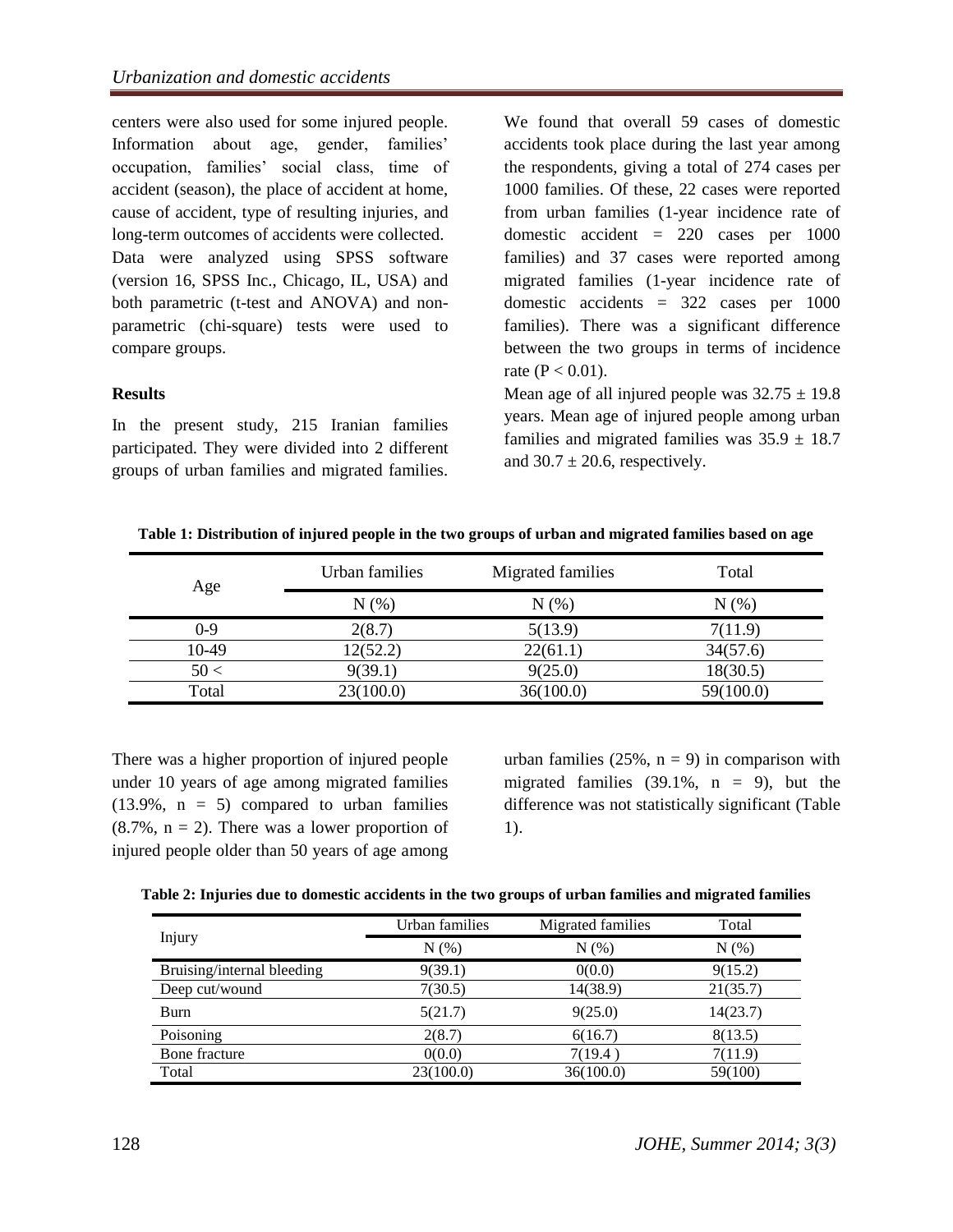There were 20 (out of 22) (91%) female cases among urban families and 28 (out of 37) (76%) female cases among migrated families. There was no significant difference between these proportions.

The most frequent injuries due to domestic accidents among all families were deep cut  $(35.7\%, n = 21)$  and burn  $(23.7\%, n = 14)$ . Table 2 shows the distribution of cases in the two groups of urban and migrated families based on the type of injury due to domestic accidents. There was no bruising/internal bleeding among migrated families, whereas about 40% of resulting injuries among urban families was bruising/internal bleeding. No bone fractures were reported among urban families; however, about 20% of resulting injuries among migrated families were bone fractures.

The causes of domestic accidents in the two groups of urban and migrated families are reported in table 3. As table 3 shows, the most frequent cause of domestic accidents among urban families was falling (39.1%), whereas the greatest proportion of injuries among migrated families were due to contact with sharp objects (38.9%). The second most frequent cause of domestic accidents in migrated families was contact with hot objects/liquids (27.8%).

**Table 3: distribution of injured people in the two groups of urban families and migrated families based on the cause of accident**

|                                           | Urban families | Migrated families | Total     |
|-------------------------------------------|----------------|-------------------|-----------|
| <b>Cause of domestic accidents</b>        | N(% )          | N(%)              | N(%)      |
| <b>Falling</b>                            | 9(39.1)        | 7(19.4)           | 16(27.1)  |
| Contact with sharp objects                | 7(30.4)        | 14(38.9)          | 21(35.6)  |
| Contact with fire or hot objects /liquids | 3(13.1)        | 10(27.8)          | 13(22.0)  |
| <b>Poisoned by chemicals</b>              | 2(8.7)         | 5(13.9)           | 7(11.9)   |
| Electricity                               | 2(8.7)         | 0(0.0)            | 2(3.4)    |
| <b>Total</b>                              | 23(100.0)      | 36(100.0)         | 59(100.0) |

#### **Discussion**

Our results showed that the overall 1-year incidence rate of domestic accidents among migrated families (322 per 1000 families) was significantly higher than that among urban families (220 per 1000 families). This difference shows that individuals who came to the urban area from rural areas were at a higher level of risk of domestic accidents compared to those who had lived in the urban area for many years. This higher level of risk can be due to the new style of life or/and new environment and circumstances. Although these results are derived from a descriptive study, they show that interventions should be conducted to decrease the risk level of injuries due to domestic accidents among families who migrated from a

rural to urban area. People who migrate to an industrialized area should be aware of the new situation. They must know how to utilize the new technology which is an unavoidable part of living in cities.

There is no literature to show the incidence of domestic accidents among people who migrate from rural areas to urban areas. However, many documents exist showing the causes of mortality across different immigrant groups such as that conducted by Fedeli et al. (11). The relationship between working conditions and their effects on migrant workers' health has also been reviewed by Ronda-Pérez et al. in Spain (12, 13). They stated that the relationship between immigration, work, and health is one of the most important challenges in occupational health at present (12, 13). Ronda-Pérez et al. reviewed 20 studies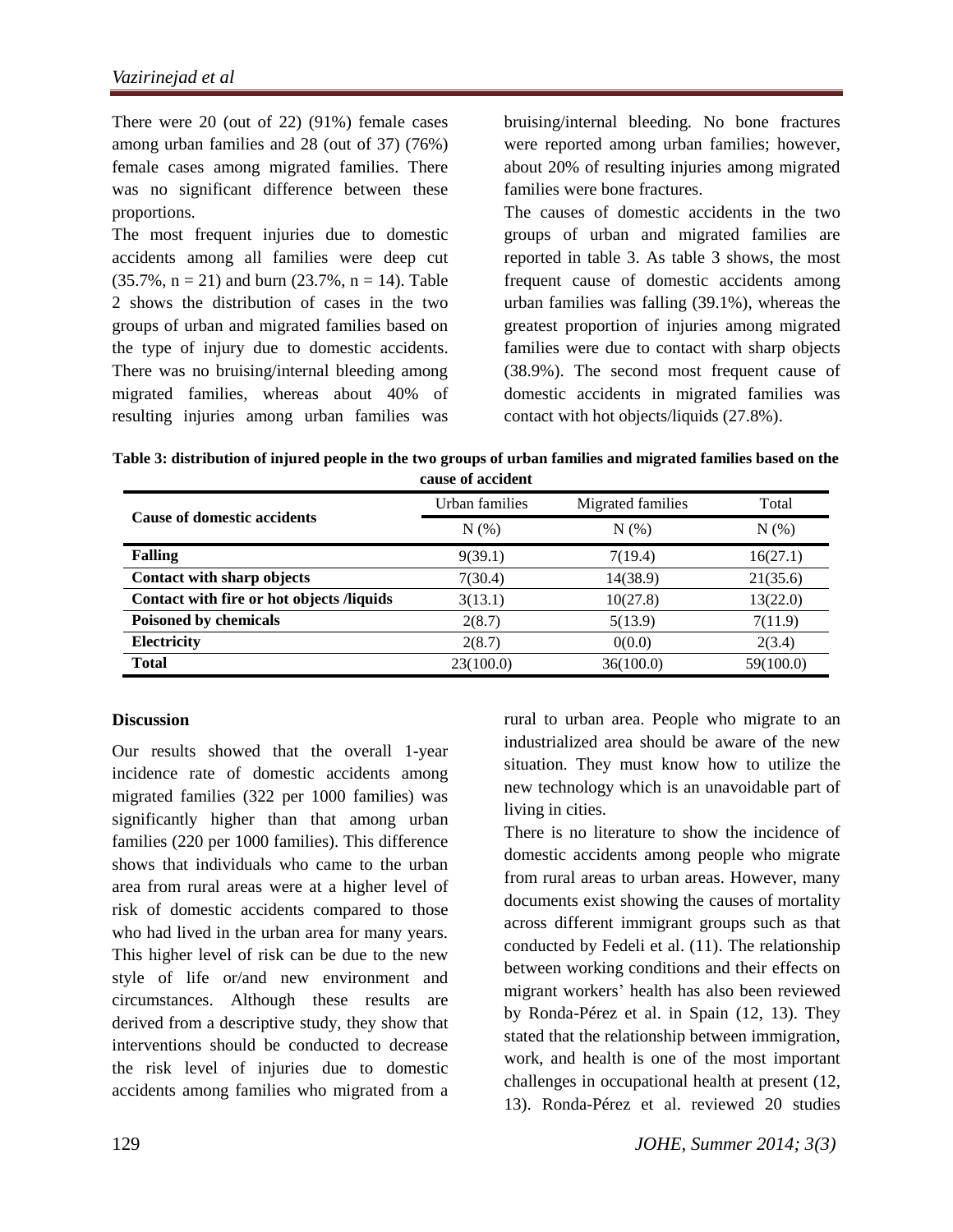including 13 with quantitative methodologies and 7 qualitative studies. Specific health problems related to work (primarily occupational accidents), disability, and differences in working conditions and employment were the main topic of their research (12). They reported that there was a higher incidence of injury and a higher exposure to psychosocial factors among workers who were immigrants (12). Although all these researches emphasize the importance of the effect of migration on health (especially occupational health) and the lifestyle of people who immigrate, no data has been reported on the incidence of domestic accidents among immigrants (12-14). Our research showed that domestic accidents among immigrants from rural areas to urban regions could be an important health problem among this group of people as a feature of urbanization consequences.

We found that among migrated families, a higher proportion of injured people were below 10 years of age compared to urban families. There was no significant difference between these proportions, but our results show that this age group of migrated families should be targeted in prevention programs for domestic accidents. Studies similar to the survey conducted by Panatto (15), who investigated factors related to injuries due to domestic accidents among elderly people, are needed to find factors related to domestic accidents among children. Caffo et al. studied the psychological aspects of traumatic injury in children and declared that family support may be helpful in the elimination of psychological factors responsible for injuries among children (16). In case of domestic accidents among children, although family support might help with this problem, support from the society may be of higher priority. The results illustrated in table 2 show that 19.4% of injured people in migrated families were suffering from bone fracture,

whereas there were no cases of bone fracture among urban families. On the contrary, about 40% of injured people in urban families had bruising/internal bleeding, but there was no such injury in migrated families. These results should be taken into consideration in prevention programs for domestic accidents among both urban and migrated families.

Our findings also showed that contact with hot or sharp objects is the most frequent cause of domestic accidents among migrated families. However, falling was the most frequent cause of domestic accidents among urban families. Many studies have been conducted to find factors related to falling in communities (17, 18). These results show that migrated families who were less familiar with new equipment in their new houses were not able to use them correctly. Thus, they should be taught the safe way of working with the new equipment. However, more investigations are needed to shed light on these discrepancies.

# **Conclusion**

We can conclude that migration from rural to urban regions in which many features of living are related to different aspects of urbanization could have some negative consequences for people who do not know how to cope with the city lifestyle. The designing of programs are recommended to help immigrants with the circumstances of their new life in urban areas. These programs should be targeted at preparing individuals who have migrated to the cities based on their new lifestyle both for indoor and outdoor conditions. Traffic-related accidents pose a major public health threat among migrants. In addition, domestic accidents could also have important impacts on their health. To address health problems, innovative health policies focused on the needs of migrants along with research that could increase knowledge on urban population exposures are needed.